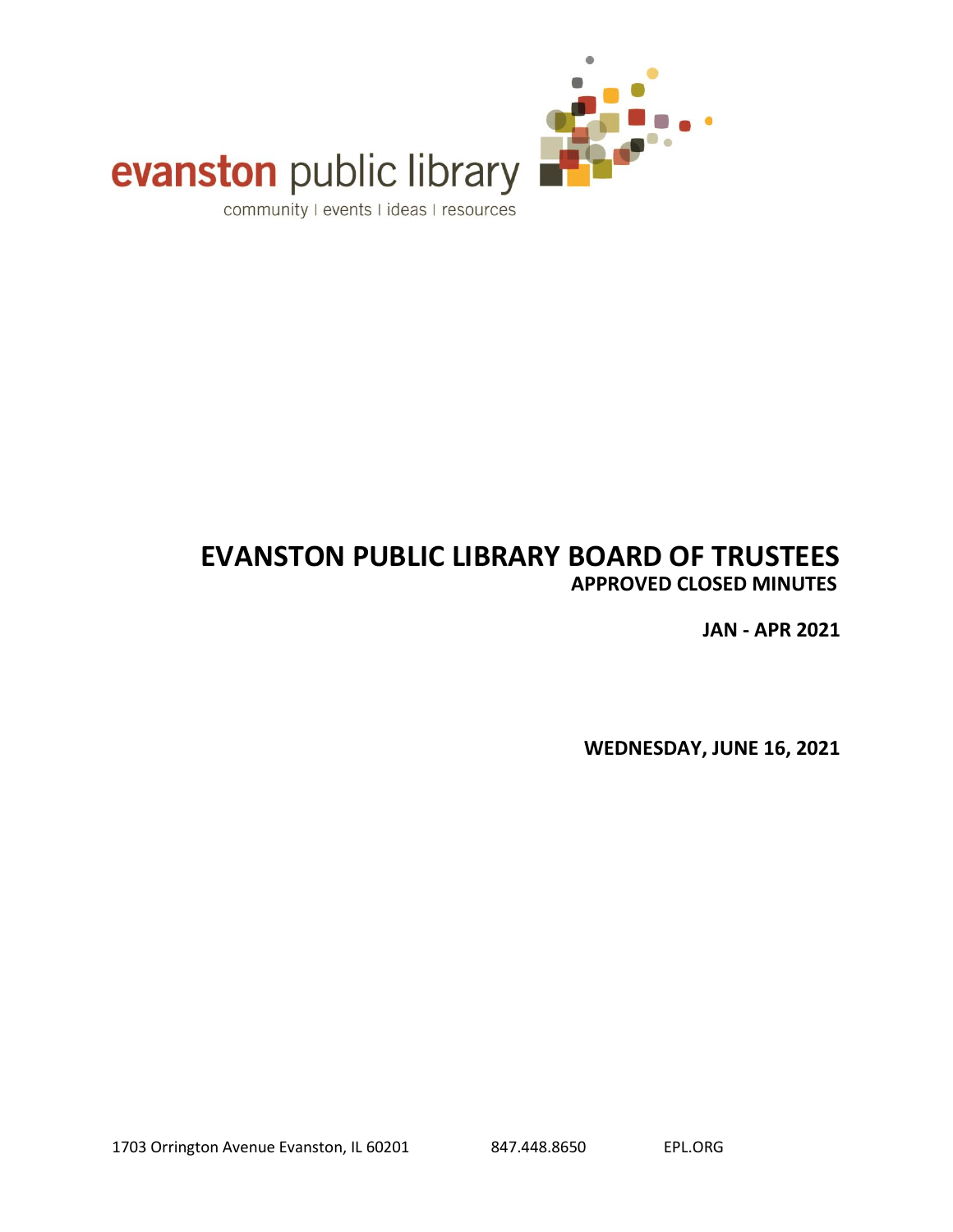

#### **MEETING MINUTES EVANSTON PUBLIC LIBRARY BOARD OF TRUSTEES Wednesday, January 20, 2021** 6:30 P.M. Remote Board Meeting

## **CLOSED SESSION**

**Members Present:** Tracy Fulce, Adam Goodman, Rachel Hayman, Ruth Hays, Shawn Iles, Margaret Lurie, Benjamin Schapiro and Terry Soto.

**Members Absent:** Denia Hester

**Presiding Member:** Shawn Iles, President

**Staff:** Karen Danczak Lyons, Executive Director

**CALL TO ORDER** – **Executive Session –** President Iles read the official language for convening a Closed Executive Session. Motion made by Goodman, seconded by Schapiro and approved by unanimous roll call vote, the Trustees moved into Closed Executive Session.

The Board discussed the performance evaluation and contract of the Executive Director.

With a motion made by Trustee Schapiro and seconded by Trustee Hays, the board ended the Executive Session.

The Board re-convened the Open Session at 8:02 pm.

Respectfully Submitted,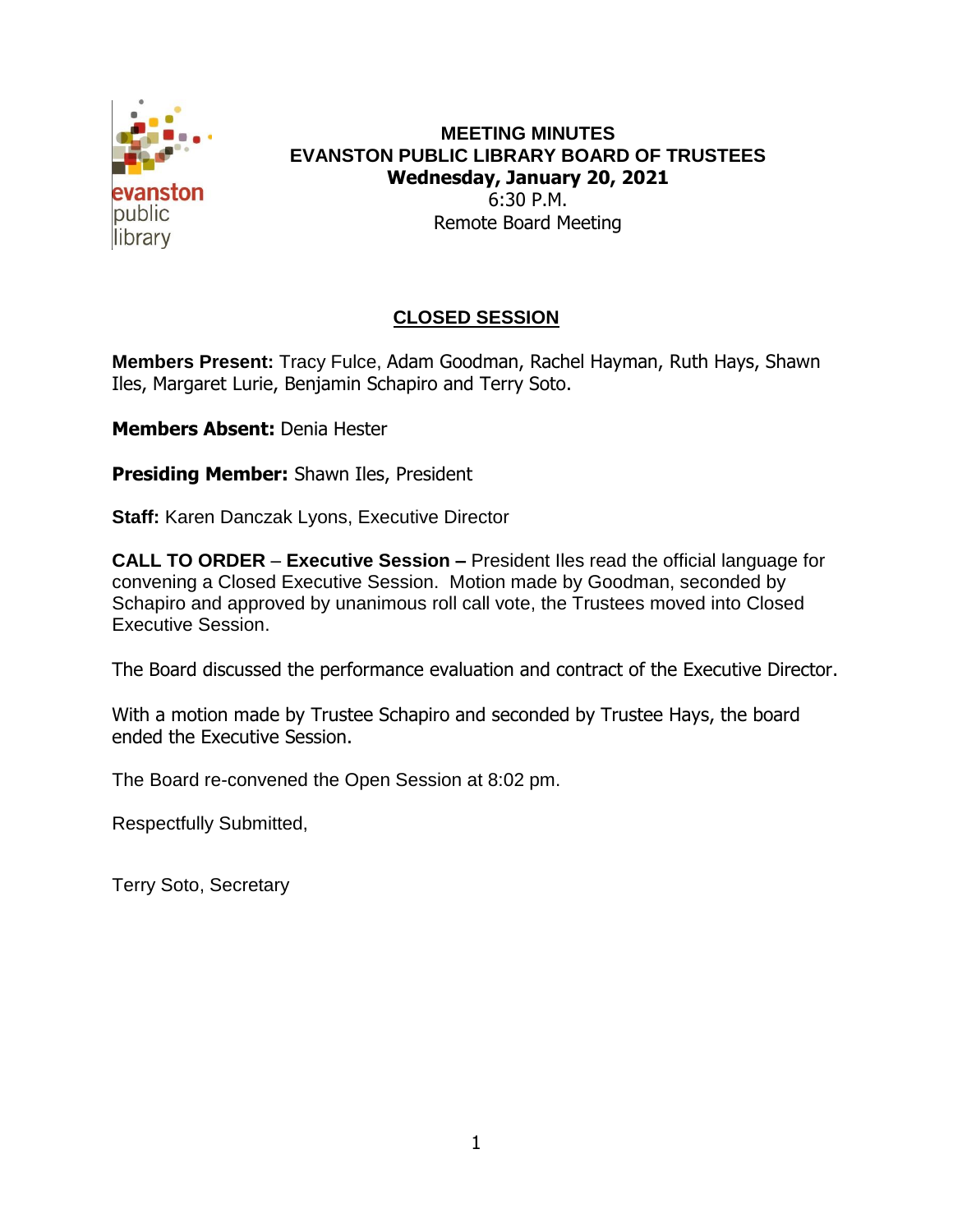

#### **MEETING MINUTES EVANSTON PUBLIC LIBRARY BOARD OF TRUSTEES Wednesday, February 17, 2021** 6:30 P.M. Remote Board Meeting

## **CLOSED SESSION**

**Members Present:** Tracy Fulce, Adam Goodman, Rachel Hayman, Shawn Iles, Margaret Lurie, Benjamin Schapiro and Terry Soto.

**Members Absent:** Ruth Hays

**Presiding Member:** Shawn Iles, President

**Staff:** Karen Danczak Lyons, Executive Director

**CALL TO ORDER** – **Executive Session –** President Iles read the official language for convening a Closed Executive Session. Motion made by Iles, seconded by Trustee Lurie and approved by unanimous roll call vote, the Trustees moved into Closed Executive Session.

The Board discussed the performance evaluation and contract of the Executive Director.

With a motion made by Trustee Schapiro and seconded by Trustee Hayman, the board ended the Executive Session.

The Board re-convened the Open Session at 9:00 pm.

Respectfully Submitted,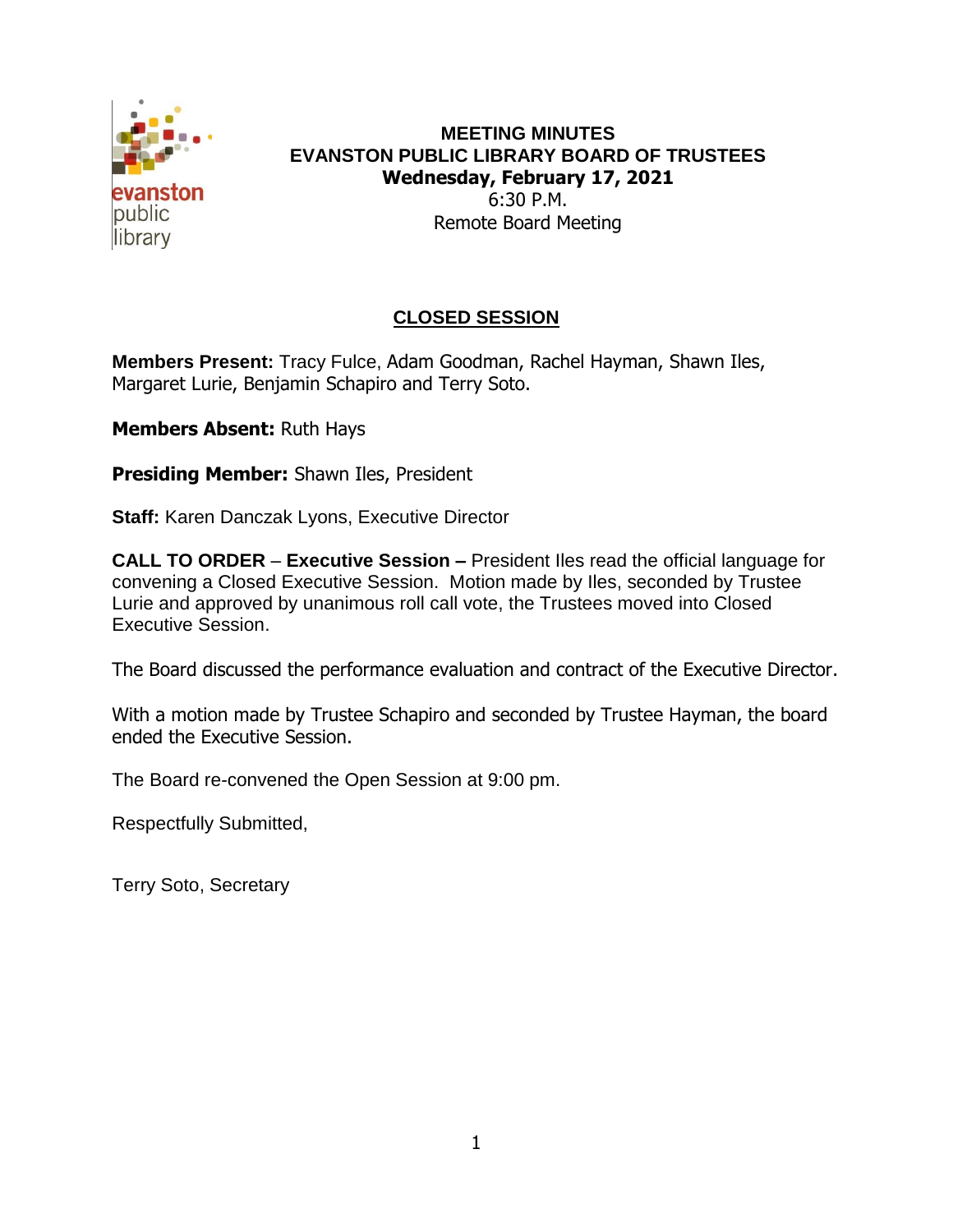

#### **MEETING MINUTES EVANSTON PUBLIC LIBRARY BOARD OF TRUSTEES Wednesday, March 17, 2021** 6:30 P.M. Remote Board Meeting

# **CLOSED SESSION**

**Members Present:** Tracy Fulce, Adam Goodman, Rachel Hayman, Shawn Iles, Margaret Lurie, Benjamin Schapiro and Terry Soto.

**Members Absent:** Ruth Hays

**Presiding Member:** Shawn Iles, President

**Staff:** Karen Danczak Lyons, Executive Director

**CALL TO ORDER** – **Executive Session –** President Iles read the official language for convening a Closed Executive Session. Motion made by Iles, seconded by Trustee Hayman and approved by unanimous roll call vote, the Trustees moved into Closed Executive Session.

The Board discussed the performance evaluation and contract of the Executive Director.

With a motion made by Secretary Soto and seconded by Trustee Goodman, the board ended the Executive Session.

The Board re-convened the Open Session at 9:00 pm.

Respectfully Submitted,